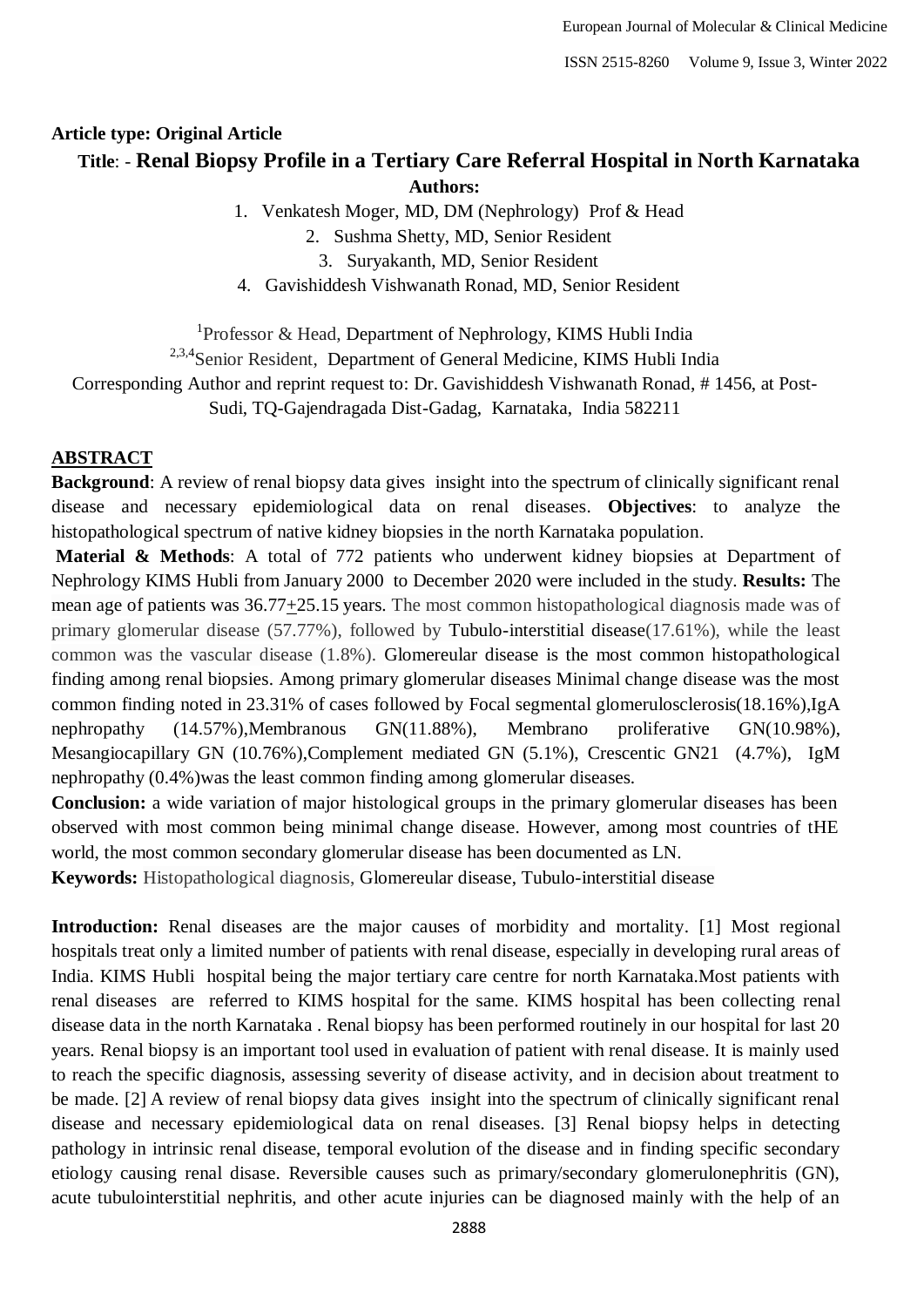adequate kidney biopsy specimen.The aim of this study is to analyze the histopathological spectrum of native kidney biopsies in the north Karnataka population.

**Materials & Methods:** A total of 772 patients who underwent kidney biopsies at Department of Nephrology KIMS Hubli from January 2000 to December 2020 were included in the study. Medical records of these patients were studied retrospectively to analyze the patterns of renal diseases. There were 526 males and 246 females, with a mean age of 36.77+25.15 years. The indications for renal biopsy included proteinuria, unexplained hematuria and systemic diseases with evidence of kidney involvement, unexplained renal impairment and renal impairment in post-transplant patients. Biopsy samples were obtained by a percutaneous method using a trucut needle underultrasound guidance. Two renal biopsy samples were taken from each patient, which were subjected for light microscopy and immunofluorescence studies. Sections were made from formalin-fixed paraffin-embedded tissue and stained by hematoxylin-eosin, Periodic-Acid Schiff (PAS) and Jones stains for light microscopy; special stains such as congo-red stain were also used where indicated. All samples were examined by a certified histopathologist. Re-biopsies were performed in case of inadequate tissue for light microscopy and immunofluorescence examination with the help of a radiologist under real-time ultrasound.The immunofluorescence microscopy panel included staining for IgA, IgM, IgG, C3, C 1q and fibrinogen. Patients' data were obtained from the previous medical records. Essential investigations including complement levels, auto-immune profile, ANCA antibodies extractable nuclear antigens, ASO titers and virology results were also recorded..

**Statistical Analysis:** Results were analyzed by using Statistical Package for Social Sciences (SPSS) version 20.0. The quantitative variables were expressed as the mean with standard deviation while qualitative variables were expressed as numbers and percentages.

**Result:** As shown in Table [1,](https://ejim.springeropen.com/articles/10.1186/s43162-020-00021-0#Tab1) 772 patients underwent renal biopsy during the study period among which there were 68.13% (526) males and 31.86%(246 ) females. The mean age of patients was 36.77+25.15 years.

Glomerular disease constituted 66.19% of the total renal biopsies. Of the patients with glomerular diseases, 335 patients were male and 176 were female. The most common histopathological diagnosis made was of primary glomerular disease (57.77%), followed by Tubulo-interstitial disease(17.61%), while the least common was the vascular disease (1.8%). Though in all categories, the number of male patients outnumbered female patients, this difference was most stark in cases of vascular disease. Disrtrubution of biopsy finding is shown in Table 1.

Glomereular disease is the most common histopathological finding among renal biopsies. The histopathological profile of renal biopsies among glomerular disease shown in table2. Among glomerular diseases primary glomerular disease constituted for 87.2% and secondary glomerular disease constituted for 12.7%. The mean age group among patients with primary glomerular disease was 32.95+17.26 years and mean age group among secondary glomerular disease was 41.75+19.62years.

Among primary glomerular diseases Minimal change disease was the most common finding noted in 23.31% of cases followed by Focal segmental glomerulosclerosis(18.16%),IgA nephropathy (14.57%),Membranous GN(11.88%),Membrano proliferative GN(10.98%),Mesangiocapillary GN (10.76%),Complement mediated GN (5.1%),Crescentic GN21 (4.7%), IgM nephropathy (0.4%)was the least common finding among glomerular diseases. Males outnumbered females among all primary glomerular disease patients. Mean age group among IgM nephropathy was 11.50+17.68 years as compared to mean 32.95+17.26 years.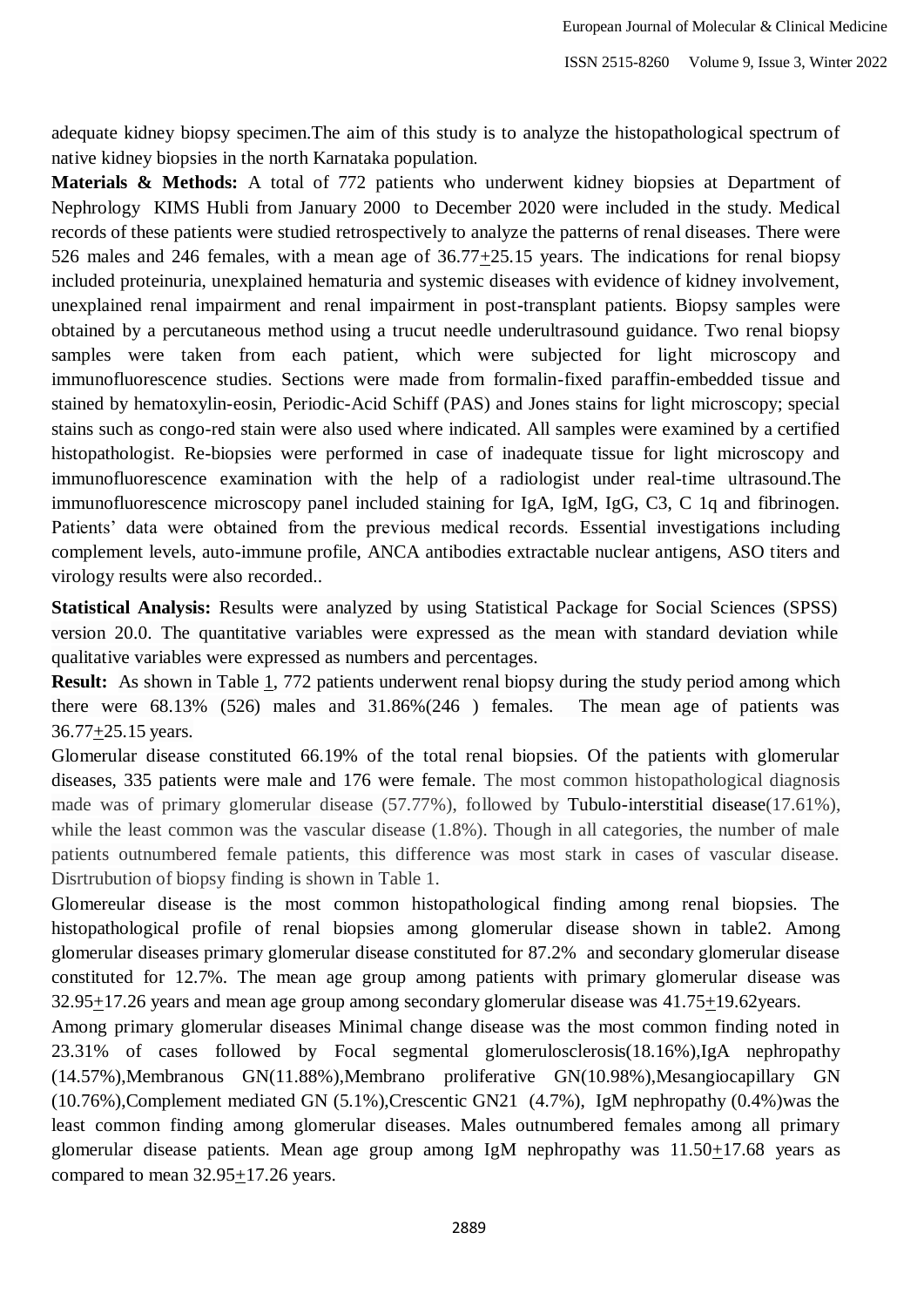Among secondary glomerular diseases most common finding was Lupus Nephritis seen in 21(32.30%) patients among 65 patients followed by amyloidosis (30.70%), diabetic nephropathy (29.23%) and Hypertensive nephropathy (7.60%). Lupus nephritis was found in younger population (mean age 25.04+12.57 years) as compared to mean age of secondary Glomerular disease patients. Although males were majority even in secondary glomerular disease, females outnumbered males in lupus nephritis and diabetic nephropathy.

Tubulointerstitial diseases in histopathological specimen of renal biopsy was the second most common finding after glomerular diseases seen in 17.61% of all biopsies. Mean age was 36.34+16.72 years. Acute tubulointerstitial nephritis was seen in majority of renal biopsies seen 52 patients out of 136 patients followed by Acute interstitial nephritis, Acute tubular injury, Pyelonephritis, Granulomatous kidney disease was the least common finding seen in only 3 patients. Among all Tubulointerstitial diseases seen in histopathological specimens males were majority except in Granulomatous kidney disease where females were majority. Mean age and other data regarding Tubulointerstitial diseases has been depicted in table3.

Renal vascular diseases was the least common finding among all renal biopsies constituting only 10 patients out of 772 patients with mean age 46.2+ 15.89 years with males being majority. seven patients with transplanted kidneys underwent renal biopsies at our centre because of unexplained deterioration of graft function; four patients had acute cellular rejection, while the other three had features of chronic allograft dysfunction. All of these patients received transplant kidneys at different hospitals and were only followed-up at our center. Further details regarding primary renal disease, tissue matching and induction of immunosuppression was available.Thrombotic microangiopathy (TMA) was seen in only 3 patients with mean age  $42+13.15$  years with males being the majority.

Renal biopsy revealed chronic renal disease in 115 patients among total patients of which chronic GN was seen in majority of patients(51.30%) followed by Chronic intertstitial nephritis (31.30%) and Chronic tubulointertstitial nephritis (17.39%) with mean age 41.59+17.85 years. Males were majority among chronic renal disease patients.

**Discussion:** In the literature, there is paucity of epidemiological data on the spectrum of biopsy-proven renal diseases from India. Our institution being the major tertiary care centre in north Karnataka receives majority of patients with renal disease. However the rate of biopsy-proven renal diseases underestimates the true prevalence of diseases, as not all patients with renal disease are biopsied**.**

In our study of 772 cases, was observed that among the total biopsies conducted males outnumbered females which is similar to various Indian and international studies. [2-5]

Mean age group among patients with primary glomerular disease was 32.95+17.26 years and mean age group among secondary glomerular disease was 41.75+19.62years. which is comparable to some other recent studies though in a few studies, the mean age is shown as low as  $15.4 \pm 12.0$  years. [6-9]

One important finding in the present study is that glomerular diseases (primary and secondary) account for 66.19% of all cases, and MCD is not only the commonest primary glomerular disease (23.31%) but also overall, the most frequently encountered histological diagnosis  $(n=104)$ , mean age among patients with MCD was 27.69±18.14 years.

A study done in in a single center of South India shows almost similar finding about MCD being the most frequent histopathological diagnosis among patients with primary glomerular disease. [2] In our study, the most common cause was MCD, followed by FSGS, IgAN ,MN, MesGN, and MPGN, which is in similarity with other previous studies from our country.[10] In Korea and other northeast Asian countries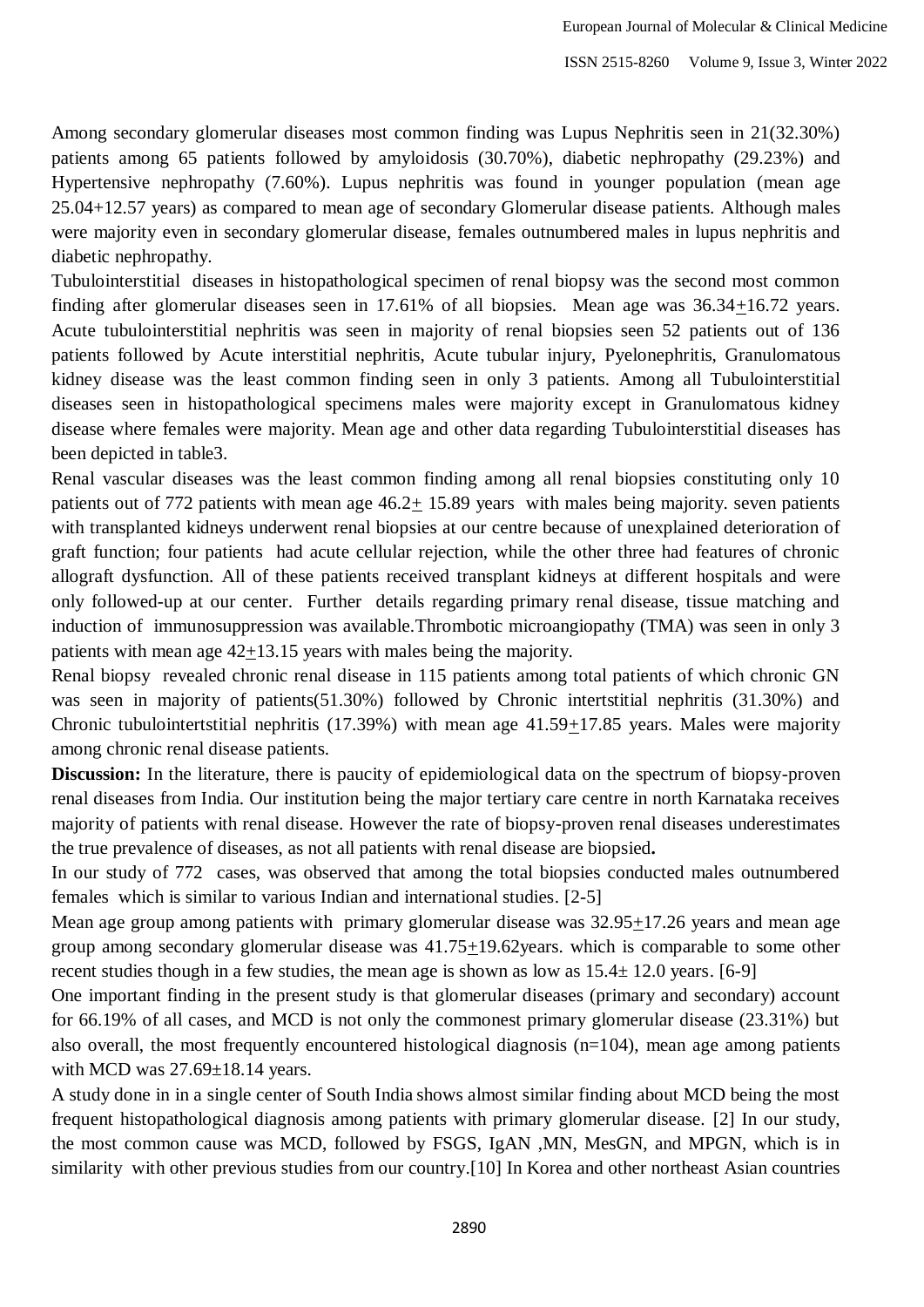like Japan, the most common BIOPSY was MCD, followed by MN and IgAN. [11-12] Our results are consistent with the results of these studies to some extent.

In contrary to this, in Czech registryMN and IgAN were the most frequent . [13] On the other hand, study in Serbia reported MN as the most common biopsy finding and in Brazil, FSGS was the most common biopsy finding , followed by MCD and MN. [14-15] Our study is not comparable with these series.The distribution pattern of FSGS was also variable. There is a worldwide increase in the incidence of FSGS despite multiple variations. [16-17] It was the second most common PGD found in the present study. In contrast, FSGS is the most common in some studies reported from our neighboring countries and Brazil. [5,14,18,19]

Secondary GN accounted for 8.4 % of cases in our study, contrary to sunita et al [20] where 16 % of total cases were due to secondary glomerulonephritis ,it was 21.6% according to study by kumar et al[21] and 18.2% according to study by das et al[2].lupus nephritis was the most common secondary glomerular disease, which is similar with some other studies.  $[20,22]$ <sup>2</sup>

In contrast to our study in a study conducted by Kumar et al [21] it was observed that DN was commonest of the secondary glomerular diseases and similar observation was also done bymultiple studies. [23-24] other causes of secondary glomerulonephritis in the present study were amyloidosis,diabetic nephropathy and hypertensive nephropathy.male preponderence was observed even in secondary glomerulonephritis.

Among tubulointerstitial (17.61%)group, Acute tubulointerstitial nephritis was the most common diagnosis,38.23% of alltubulointerstitial group. This was in consistent with study conducted by kumar et al. [21]

Other findings in renal biopsy were vascular changes that accounted for 1.2% this was in consistent with a study by kumar et al. [21] Among vascular changes graft rejection was the most common finding followed by thrombotic microngiopathies.

**Conclusion:** To conclude, from the study and data analyzed, a wide variation of major histological groups in the primary glomerular diseases has been observed with most common being minimal change disease . however, among most countries of tHE world, the most common secondary glomerular disease has been documented as LN.The spectrum of glomerular diseases varies widely depending upon a number of factors like age and sex, as well as the geographical mapping and the ethnic grouping. even tubulointerstitial diseases also constitutes the major part among the renal biopsies.

**Acknowledgment:** I would also like to express my profound gratitude to all the participants for their cooperation and for their immense faith they reposed in me

## **References:**

1. Das RK, Saleh AF, Kabir AN, Talukder SI, Karnal M. Immunoflorescence studies of renal biopsies. Dinajpur Med Col J 2008;1:8-13.

2. Das U, Dakshinamurty KV and Prayaga A. Pattern of biopsy proven renal disease in a single center of south India: 19 years experience. Indian J Nephrol 2011;21:250-7.

3. Rathi M, Bhagat RL, Mukhopadhyay P et al (2014) Changing histologic spectrum of adult nephritic syndrome over five decades in North India: a single center experience. Indian J Nephrol 24:86–91

4. Wang YT, Zhou CY, Zhu TC et al (2013) Analysis of kidney biopsy data from a single center in the midland rural area of China, 1996-2010. CurrTher Res ClinExp 74:22–25

5. Mubarak M, Kazi JI, Naqvi R et al (2011) Pattern of renal diseases observed in native renal biopsies in adults in a single centre in Pakistan. Nephrology (Carlton) 16:87–92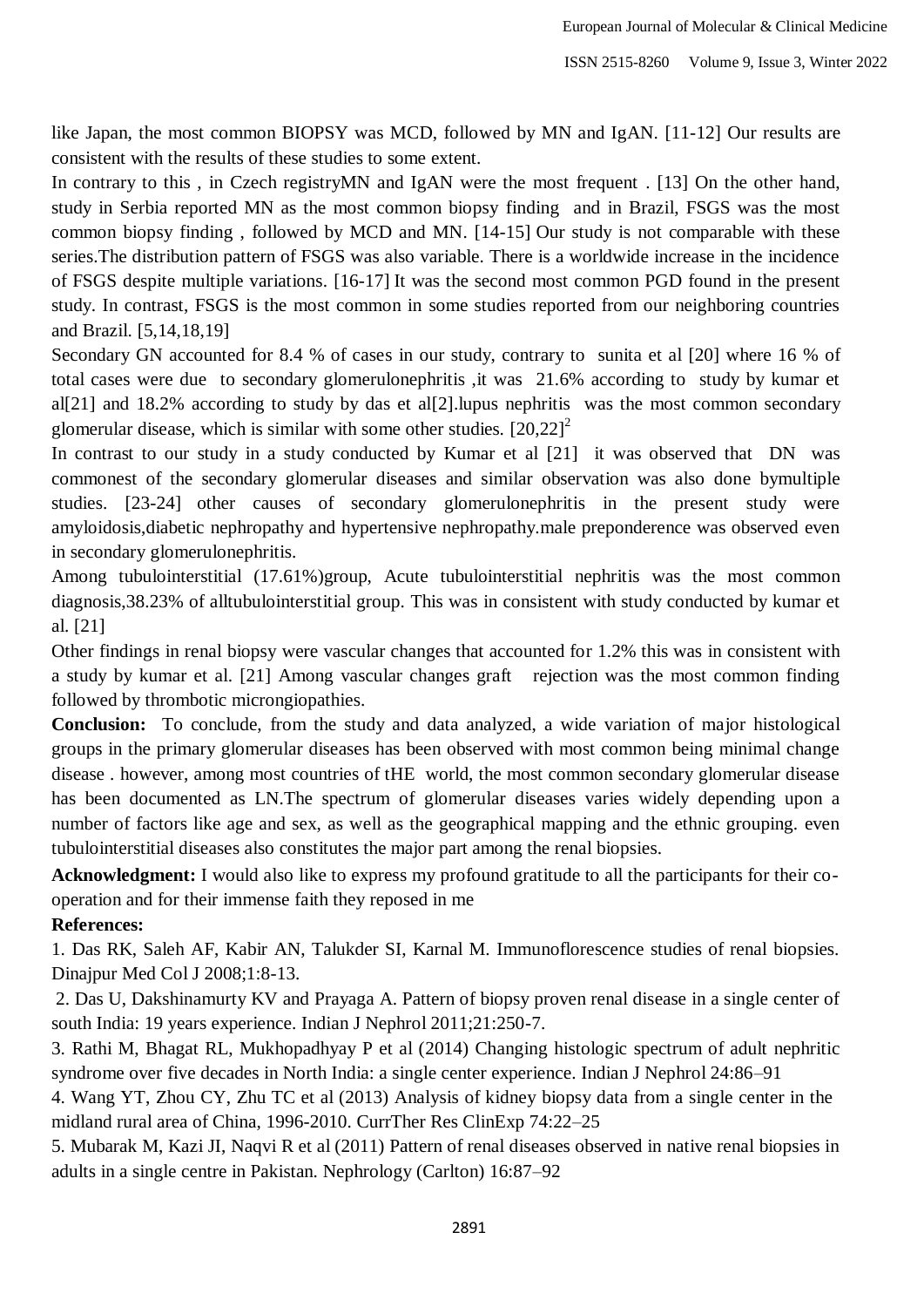6.Hamdy AS, Gamal AT, Maha A, Mohammed MK (2011) The histopathological profile of kidney diseases in a single centre in Egypt: an overview of 14 years of experience. J Clin Diagn Res 5:295–300

7. Okpechi I, Swanepoel C, Duffield M, Mahala B, Wearne N, Alagbe S et al (2011) Patterns of renal disease in Cape Town South Africa: a 10-year review of a single-centre renal biopsy database. Nephrol Dial Transplant 26:1853–1861

8. Onwubuya IM, Adeluosa KA, Sabageh D, Ezike KN, Olaofe OO (2016) Biopsy proven renal diseases in Lle-lfe, Nigeria: a histopathological review. Indian J Nephrol 26(1):16–22

9. Parrey A, Ahmad I, Banday K, Rather S (2018) Renal biopsy correlation between indications and histopathology diagnosis. Arch Clin Nephrol 4(1): 018–025

10.Chugh KS, Shakhuja V. Glomerular disease in the tropic. Am J Nephrol 1990;10:437-50.

11. In Joon Choi, HyeonJooJeong, Dae Suk Han. An Analysis of 4,514 Cases of Renal Biopsy in Korea. Yonsei Med J 2001;42:247-54.

12. Research Group on Progressive Chronic Renal disease. Nationwide and Long-Term Survey of Primary Glomerulonephritis in Japan as Observed in 1,850 Biopsied Cases. Nephron 1999;82:205-13.

13.Rychlı´k1 I, Ova EJ, Tesa V. The Czech registry of renal biopsies. Occurrence of renal diseases in the years 1994-2000. Nephrol Dial Transplant 2004;19:3040-9.

14. Polito MG, Antonio L, Mastroianni G. An overview on frequency of renal biopsy diagnosis in Brazil: Clinical and pathological patterns based on 9617 native kidney biopsies. Nephrol Dial Transplant 2010;25:490-6.

15.Naumovic R, Pavlovic S, Stojkovic D. Renal biopsy registry from a single centre in Serbia: 20 years of experience. Nephrol Dial Transplant 2009;24:877-85.

16.Braden G, Mulhern J, Germain M. Changing incidence of idiopathic glomerular disease in adults. J Am SocNephrol 1995;6:413.

17.Haas M, Spargo BH, Conventry S. Increasing incidence of focal segmental glomerulosclerosis among adult nephropathies. Am J Kidney Dis 1995;26:740-50.

18.Narasimhan B, Chacko B, John GT, Korula A, Kirubakaran MG, Jacob CK. Characterization of kidney lesions in Indian adults: Towards a renal biopsy registry. Nephrol 2006;19:205-10.

19.Ahmed H, Jamal S, AI Wakeel. Pattern of glomerular disease in Saudi Arabia. Am J Kidney Dis 1996;27:797-802.

20.Sunita Singh , Nisha Marwah, Rajeev Sen , Monika Sangwan , Renuka Verma , Megha Ralli.Profile of renal biopsies in a tertiary care hospital.International J. of Healthcare and Biomedical Research, Volume: 2, Issue: 3 , April 2014 , Pages 53-59.

21.Kumar et al. Pattern of kidney diseases in Northern India: an overview through histopathological findings in biopsy-proven cases .The Egyptian Journal of Internal Medicine (2020) 32:22.

22.Moorani KN, Sherali AR. Histological pattern in childhood glomerulonephritis.J Pak Med Assoc 2010;60:1006-9.

23.Hanko JB, Mullan RN, O'rourke DM, McNamee PT, Maxwell AP, Courtney AE (2009) The changing pattern of adult primary glomerular disease. Nephrol Dial Transplant 24(10):3050–3054

24.Hou J, Zhu H, Zhou M, Le W et al (2018) Changes in the spectrum of kidney diseases: an analysis of 40,759 biopsy proven cases from 2003 to 2014 in China. Kidney Dis 4:10–19.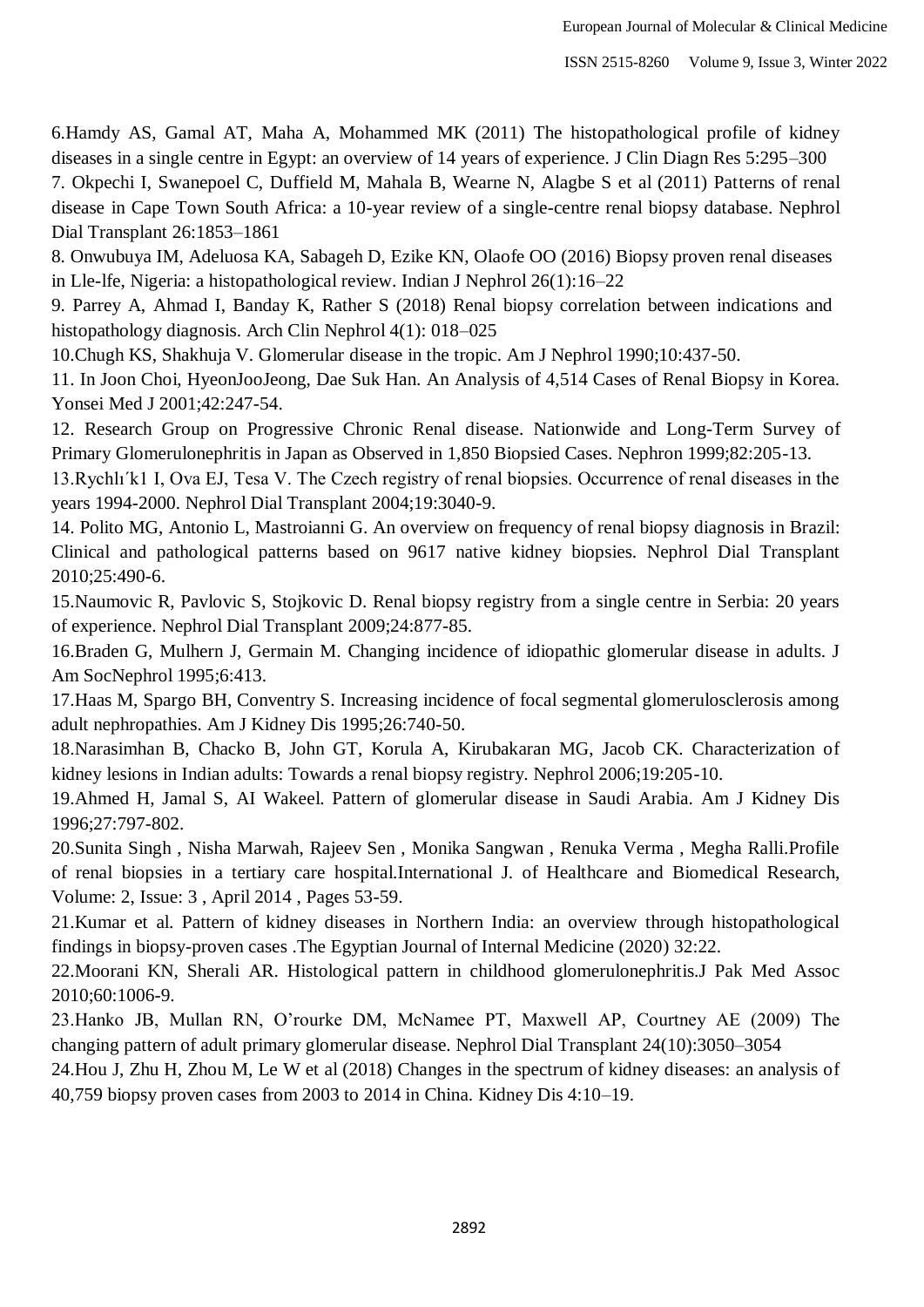### **Table 1: [Pattern of kidney diseases in a tertiary care referral hospital in north Karnataka : an overview through](https://ejim.springeropen.com/articles/10.1186/s43162-020-00021-0)  [histopathological findings in biopsy-proven cases](https://ejim.springeropen.com/articles/10.1186/s43162-020-00021-0)**

| <b>Diagnosis</b>                   | No and percentage | No of males and<br>percentage | No of females and<br>percentage | Mean age with SD<br>in Years |
|------------------------------------|-------------------|-------------------------------|---------------------------------|------------------------------|
| Primary glomerular disease         | 446(57.77%)       | 297(66.5%)                    | 149(33.4%)                      | $32.95 + 17.26$              |
| Secondary glomerular disease       | 65(8.4%)          | 38(58.46%)                    | 27(41.53%)                      | $41.75 + 19.62$              |
| <b>Tubulo-interstitial disease</b> | 136(17.61%)       | 101(74.26%)                   | 35(25.73%)                      | $36.34 + 16.72$              |
| Vascular disease                   | $10(1.2\%)$       | $8(80\%)$                     | 2(20%)                          | $46.2 + 15.89$               |
| <b>Chronic kidney disease</b>      | 115(14.89%)       | 82(71.30%)                    | 33(28.6%)                       | $41.59 + 17.85$              |
| <b>Total</b>                       | 772               | 526(68.13%)                   | 246(31.86%)                     | $36.77 + 25.15$              |

| <b>Glomerular diseases</b>           | No. of cases $(\% )$ | <b>Male</b> | Female | Mean age $\pm$ SD in years |
|--------------------------------------|----------------------|-------------|--------|----------------------------|
| <b>Primary Glomerular Diseases</b>   | 446                  | 297         | 149    | $32.95 + 17.26$            |
| Minimal change disease               | 104 (23.31%)         | 65          | 39     | $27.69 + 18.14$            |
| Focal segmental glomerulosclerosis   | 81 (18.16%)          | 49          | 32     | 37.27+18.55                |
| Membranous GN                        | 53 (11.88%)          | 41          | 12     | 38.59+14.87                |
| Mesangiocapillary GN                 | 48 (10.76%)          | 32          | 16     | $30.10 + 17.63$            |
| Membrano proliferative GN            | 49 (10.98%)          | 27          | 22     | $30.79 + 17.73$            |
| IgA nephropathy                      | 65 (14.57%)          | 52          | 13     | 33.87+12.95                |
| IgM nephropathy                      | 02 $(0.4\%)$         | 01          | 01     | $11.50 + 17.68$            |
| Crescentic GN                        | 21 (4.7%)            | 14          | 07     | 29.76+17.09                |
| Complement mediated GN               | 23 (5.1%)            | 16          | 07     | 32.52+19.30                |
|                                      |                      |             |        |                            |
| <b>Secondary Glomerular Diseases</b> | 65                   | 38          | 27     | $41.75 + 19.62$            |
| Amyloidosis                          | 20 (30.70%)          | 14          | 06     | 47.7+18.15                 |
| Diabetic nephropathy                 | 19 (29.23%)          | 09          | 10     | $50.73 + 70.93$            |
| Lupus nephritis                      | 21 (32.30%)          | 10          | 11     | $25.04 \pm 12.57$          |
| Hypertensive nephropathy             | 05 (7.60%)           | 05          | 00     | 54+11.95                   |

**2: Histopathological profile among glomerular diseases**